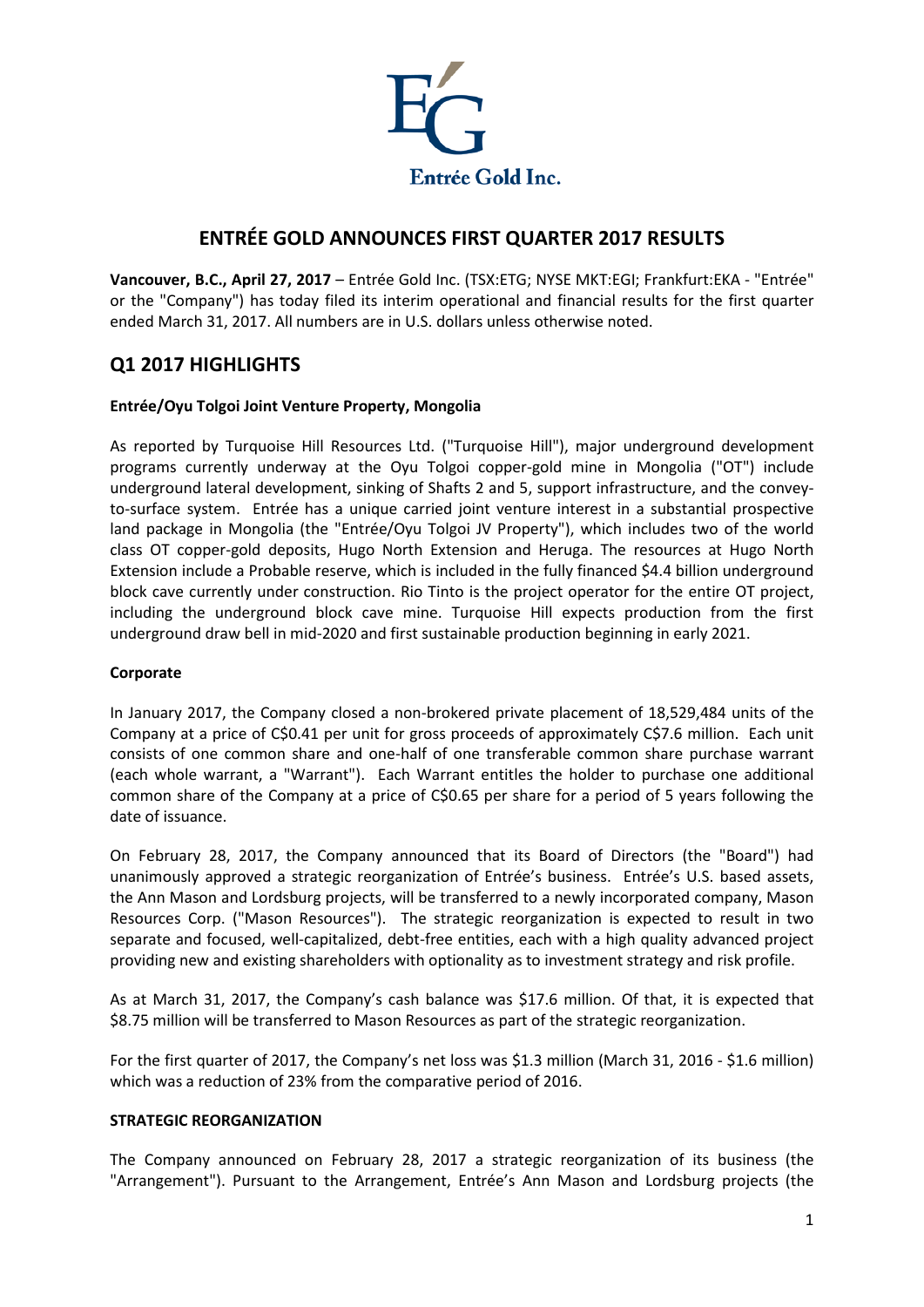

"U.S. Projects") will be transferred to Mason Resources. Shareholders of Entrée will receive common shares in Mason Resources ("Mason Common Shares") in proportion to their shareholdings in Entrée. There will be no change to shareholders' existing interests in Entrée.

It is intended that, as part of the Arrangement, Entrée shareholders will receive Mason Common Shares by way of a share exchange, pursuant to which each existing share of Entrée is exchanged for one "new" share of Entrée and 0.45 of a Mason Common Share (the "Consideration"). Optionholders and warrantholders of Entrée will receive replacement options and warrants of Entrée and options and warrants of Mason Resources which are proportionate to, and reflective of the terms of, their existing options and warrants of Entrée. The reorganization will be effected by way of a plan of arrangement under the *Business Corporations Act* (British Columbia) (the "Plan of Arrangement") and must be approved by the Supreme Court of British Columbia (the "Court") and by the affirmative vote of 66 2/3% of Entrée shareholders, as well as Entrée shareholders, optionholders and warrantholders (collectively, the "Securityholders") voting together as a single class. An Annual General and Special Meeting of Securityholders to approve, among other things, the Arrangement, will be held on May 1, 2017 (the "Meeting").

Once the Arrangement becomes effective, the result is expected to be two separate and focused, well-capitalized, debt-free entities, each with a high quality advanced project providing new and existing shareholders with optionality as to investment strategy and risk profile.

As at March 31, 2017, Entrée has a treasury of approximately \$17.6 million, of which \$8.75 million is expected to be transferred to Mason Resources as part of the Arrangement. In the event that all outstanding warrants are exercised following the Arrangement, the two companies would receive up to an additional approximately C\$6 million in the aggregate.

Entrée is undertaking the Arrangement in order to focus on its unique carried interest in the Entrée/Oyu Tolgoi JV Property. The Arrangement is also expected to give scope to potential value accretive and synergistic acquisitions by each entity, and to maximize shareholder value by allowing the market to value Entrée's Mongolian assets independently of the U.S. Projects. It is expected that transferring the U.S. Projects from Entrée to Mason Resources will help accelerate development of the U.S. Projects.

On April 25, 2017, the Toronto Stock Exchange ("TSX") conditionally approved the listing of the Mason Common Shares. Mason Resources does not have any of its securities listed or quoted, and has not applied to list or quote any of its securities, on a U.S. marketplace.

Mason Resources will be managed by Entrée's current team of officers. Its board will initially consist of four directors who also currently sit on the Entrée Board, as well as one new director who is independent of Entrée.

On March 24, 2017, the Company filed and mailed its Information Circular (the "Circular") and other materials for the Meeting, which are available on SEDAR at [www.sedar.com](http://www.sedar.com/) and on the Company's website at [www.entreegold.com.](http://www.entreegold.com/) The Circular contains, among other things, details concerning the Arrangement, reasons the Board has recommended the Arrangement, requirements for completion of the Arrangement, the procedure for receiving the Consideration under the Arrangement, how registered shareholders may exercise their dissent rights, procedures for voting at the Meeting and other matters. Securityholders are urged to carefully review the Circular and accompanying materials as they contain important information regarding the Arrangement and its consequences to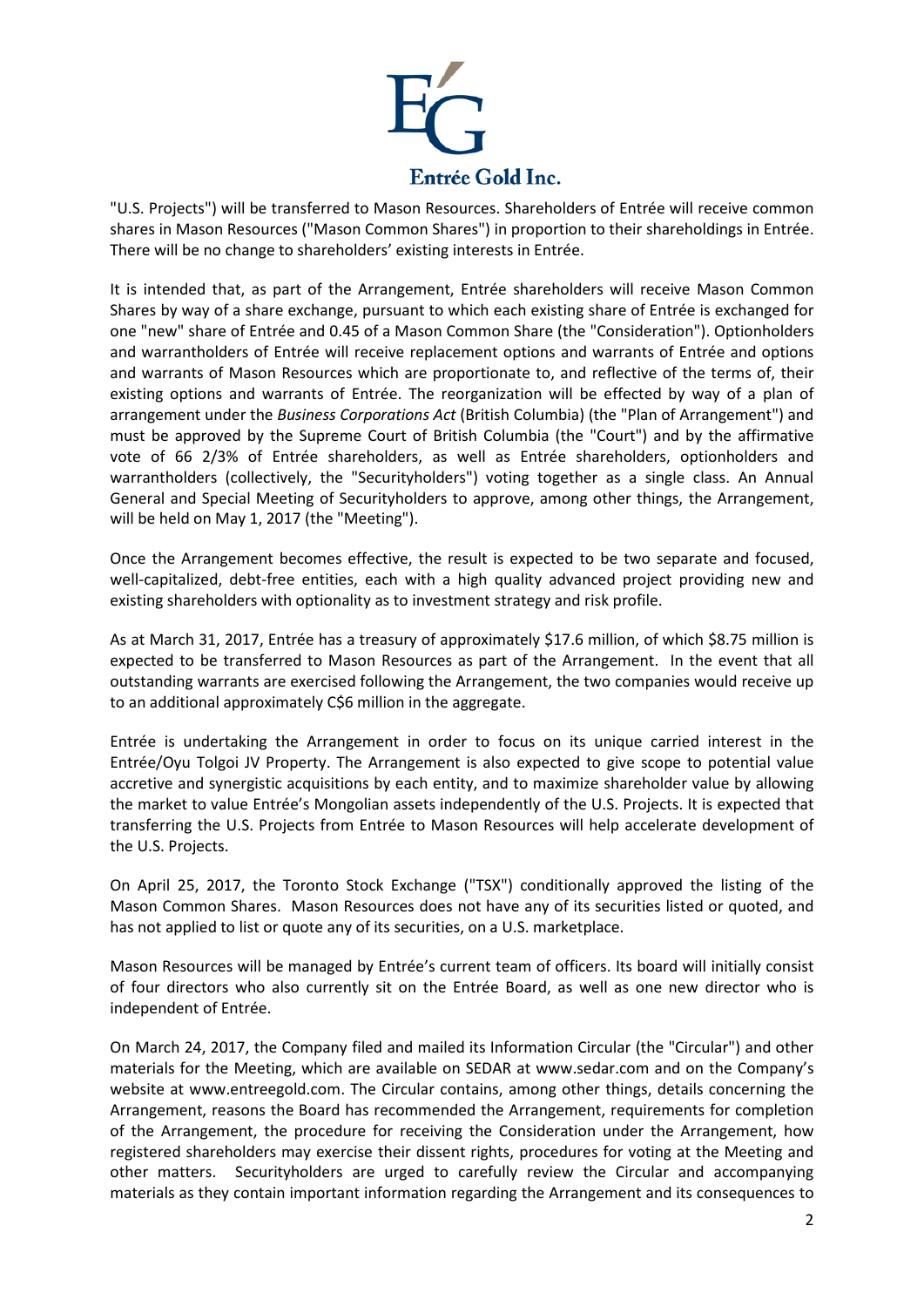

Securityholders. Subject to receipt of all required Securityholder, Court and regulatory approvals, the Arrangement is expected to become effective on or about May 9, 2017.

### **OUTLOOK AND STRATEGY**

Both Entrée and Mason Resources will be managed by Entrée's current team of officers and employees for the 2017 year. The companies will utilize a share service model to allocate administrative costs proportionately to each company based on a ratio to be determined prior to closing of the Arrangement, and annually thereafter. It is expected that there will be some additional costs associated with the operation of Mason Resources as a separate publicly traded company, such as listing fees, marketing costs and some additional board related costs. Concurrently, the Company will continue to remain prudent with its expenditures.

The combination of Entrée and Mason Resources expects to spend between \$3.0 million and \$3.4 million for the 2017 year (2016 year - \$4.0 million) on exploration and general administration costs which are discussed below. For the 2017 year, Entrée and Mason Resources are expected to share the general administration costs equally once the Arrangement is complete.

The Company expects to release an updated technical report for the Entrée/Oyu Tolgoi JV Property and Shivee West in mid-2017, based on the data used by Turquoise Hill for its 2016 Oyu Tolgoi Technical Report ("2016 OTTR") filed on October 21, 2016. The Company estimates the cost to prepare this report to be approximately \$0.5 million.

The Company anticipates the one time cost to complete the Arrangement to be between \$0.3 million and \$0.4 million.

#### **Corporate**

The Company has focused, and will continue to focus its efforts on conserving cash reserves. Corporate objectives for 2017 include maximizing the market value of the Company's assets through restructuring, increasing investor awareness and cash conservation. Total corporate costs, which include marketing and compliance costs, remain estimated to be between \$2.0 million and \$2.2 million for the 2017 year including an additional \$0.2 million of annual public filing costs at Mason Resources for the 2017 year.

#### **Entrée/Oyu Tolgoi JV Property**

With the release of 2016 OTTR, the Company intends to develop a complementary PEA for Entrée's interest in the second lift of the Hugo North (including Hugo North Extension) block cave and the Heruga deposit and file these as part of an updated NI 43-101 technical report. The Company anticipates commencing this process in the second quarter of 2017 and estimates the cost to be approximately \$0.5 million to complete and publish the report.

Development of the OT project continues to advance with a number of positive milestones achieved in 2016. As part of the Company's corporate restructuring initiative, management commenced a market awareness program in late 2016 and will continue through 2017 to improve the investment community's understanding of Entrée's interest in the Entrée/Oyu Tolgoi JV Property, including its potential value as compared with the interests of other OT project stakeholders.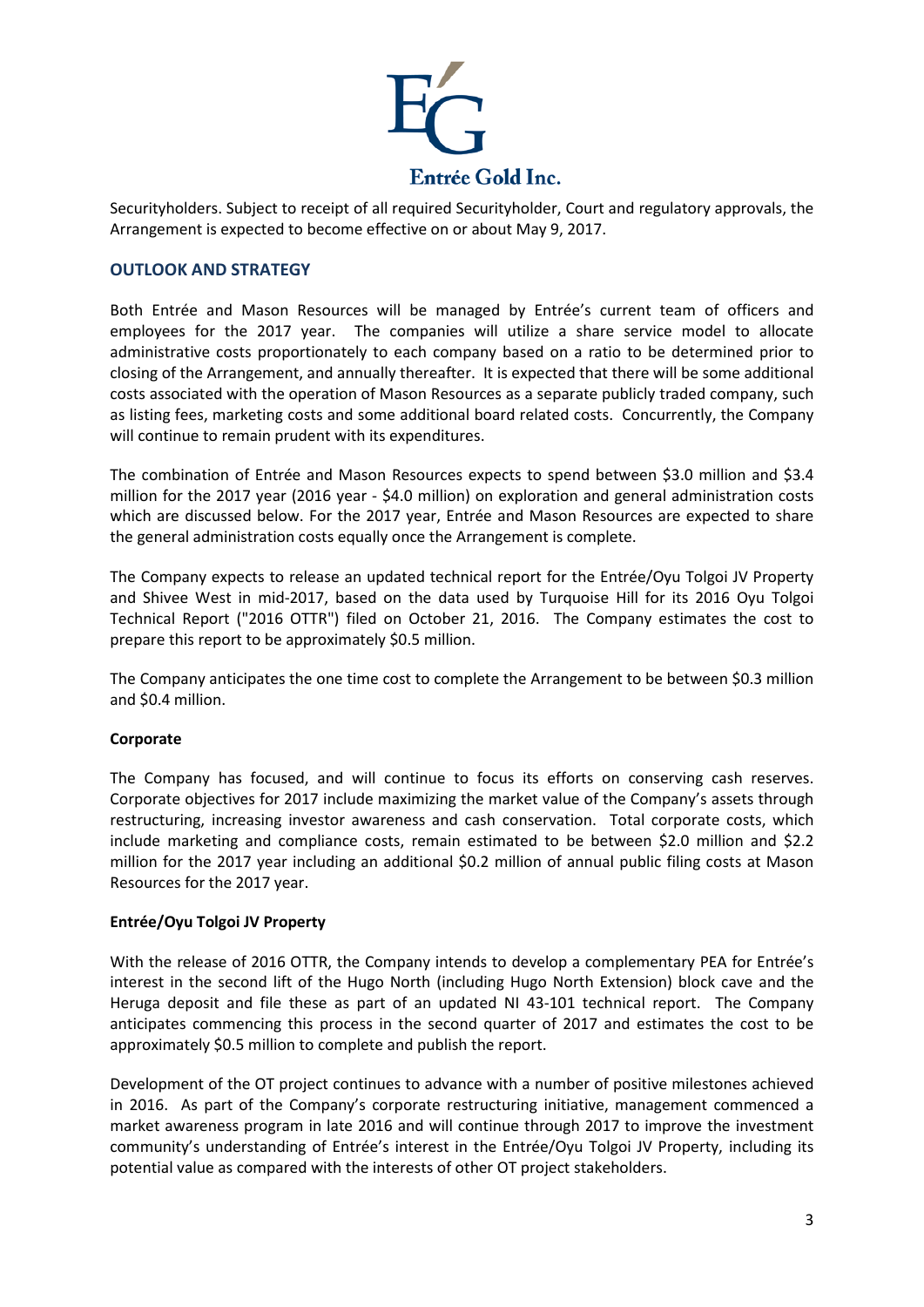

The Company maintains an office and administration in Mongolia. Excluding the costs associated with the preparation of an updated NI 43-101 technical report referenced above, the Company remains on target to spend approximately \$0.2 million for the 2017 year on legal costs and general administration in Mongolia.

### **Ann Mason Project**

The Company continues to target expenditures, including claim filing fees, site maintenance and local administration costs for its Ann Mason project in Nevada (the "Ann Mason Project"), of between \$0.7 million and \$0.9 million for the 2017 year. The Company does not intend to implement any significant new work programs at present and will focus on identifying strategic development partners prior to implementing any potential programs to advance the Ann Mason Project into its next phase of development. Upon completion of the Arrangement, these costs will be assumed in Mason Resources.

## **Other Properties**

Costs associated with all of the Company's other non-material assets have been minimized while management evaluates the best alternatives for each asset in the future. Expenditures for 2017 are for license fees and local administration costs. The Company expects to spend approximately \$0.1 million for the 2017 year.

| Tabled amounts below in USD 000s                                       | <b>YTD 2017</b> | Q4 2016        |
|------------------------------------------------------------------------|-----------------|----------------|
| Exploration                                                            | \$<br>(259)     | \$<br>(540)    |
| General and administration                                             | (926)           | (911)          |
| Depreciation                                                           | (8)             | (7)            |
| Foreign exchange gain                                                  | 18              | 54             |
| Loss from operations                                                   | (1, 175)        | (1,404)        |
| Interest expense and equity investee loss                              | (80)            | (116)          |
| Income tax recovery                                                    |                 | 553            |
| Net loss                                                               | (1,255)         | (967)          |
| Foreign currency translation adjustment                                | 96              | (460)          |
| Comprehensive loss                                                     | \$<br>(1, 159)  | \$<br>(1, 427) |
|                                                                        |                 |                |
| Cash flows from operating activities before changes in working capital | \$<br>(1,265)   | \$<br>998      |
| Decrease (increase) in receivables, prepaids and other assets          | 41              | (33)           |
| Increase in accounts payables and accruals                             | 62              | 219            |
| Cash receipts from issuance of capital stock                           | 5,179           |                |
| Cash receipts from issuance of capital stock - stock option            | 39              |                |
| Cash balance at end of period                                          | \$<br>17,550    | \$<br>13,391   |

The Company's Interim Financial Statements and accompanying Management's Discussion and Analysis ("MD&A") for the quarter ended March 31, 2017 are available on the Company website at [www.entreegold.com,](http://www.entreegold.com/) SEDAR at [www.sedar.com](http://www.sedar.com/) and on EDGAR a[t www.sec.gov.](http://www.sec.gov/)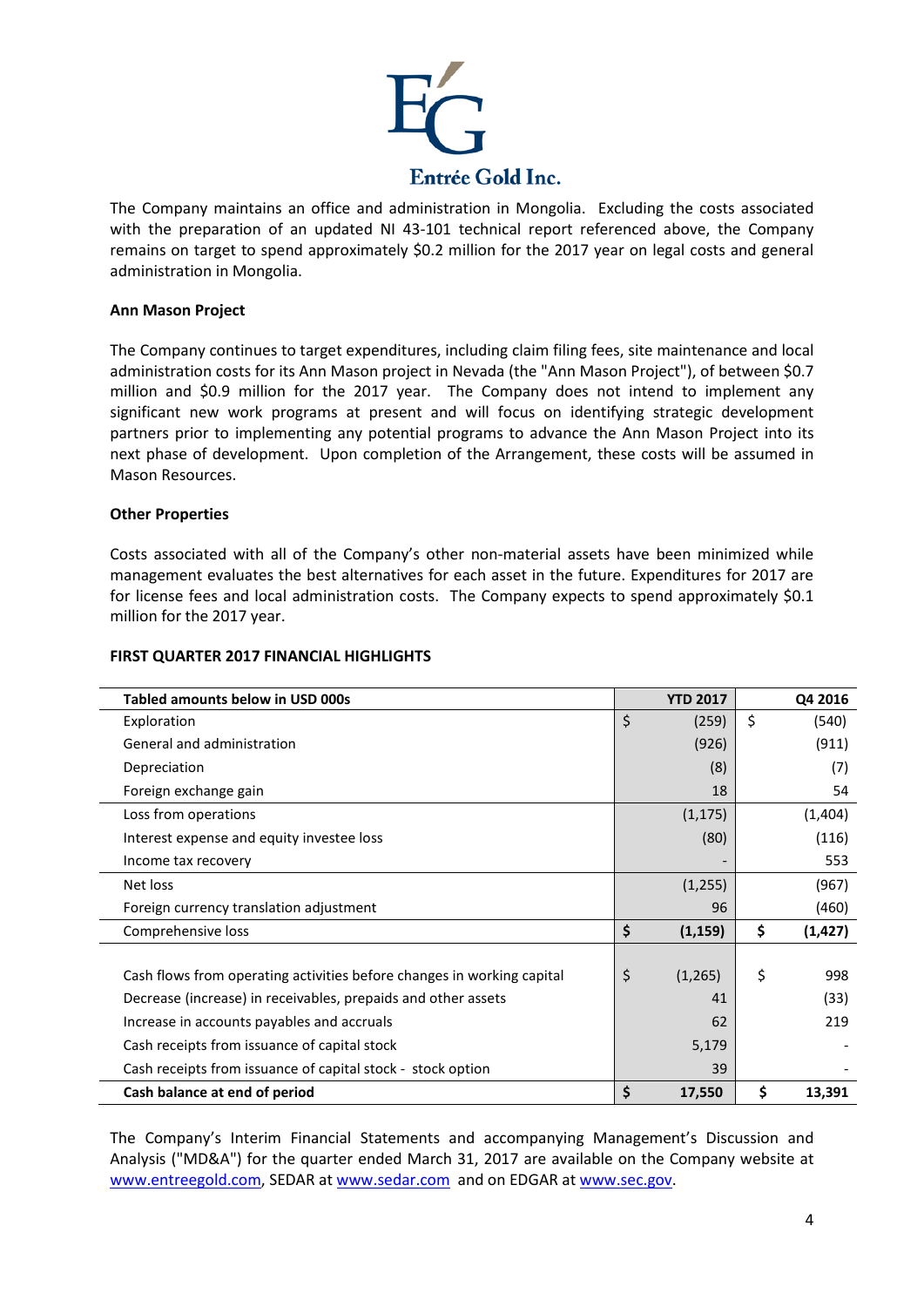

#### **QUALIFIED PERSON**

Robert Cinits, P.Geo., Entrée's Vice President, Corporate Development, a Qualified Person as defined by NI 43-101, has approved the technical information in this release. For further information on the Entrée/Oyu Tolgoi JV Property, see the Company's technical report, titled "Lookout Hill Feasibility Study Update", with an effective date of March 29, 2016, available on SEDAR at [www.sedar.com.](http://www.sedar.com/) For further information on the Ann Mason Project, see the Company's technical report, titled "2017 Updated Preliminary Economic Assessment on the Ann Mason Project, Nevada, U.S.A.", with an effective date of March 3, 2017, available on SEDAR at [www.sedar.com.](http://www.sedar.com/)

#### **ABOUT ENTRÉE GOLD INC.**

Entrée Gold Inc. is a Canadian mineral exploration company balancing opportunity and risk with key assets in Mongolia and Nevada. As a joint venture partner with a unique carried interest on a significant portion of the Oyu Tolgoi mining project in Mongolia, Entrée has a singular opportunity to participate in one of the world's largest copper-gold projects managed by one of the premier mining companies – Rio Tinto. Oyu Tolgoi, with its series of deposits containing copper, gold and molybdenum, has been under exploration and development since the late 1990s. Additionally, Entrée has also been advancing its Ann Mason Project in one of the world's most favourable mining jurisdictions, Nevada. The Ann Mason Project hosts the Ann Mason copper-molybdenum deposit as well as the Blue Hill copper deposit within the rejuvenated Yerington copper camp.

Sandstorm Gold, Rio Tinto and Turquoise Hill Resources are major shareholders, holding approximately 14%, 10% and 8% of issued and outstanding shares, respectively.

#### **FURTHER INFORMATION**

Monica Hamm Senior Manager, Investor Relations & Corporate Communications Entrée Gold Inc. Tel: 604-687-4777 Fax: 604-687-4770 Toll Free: 866-368-7330 E-mail: [mhamm@entréegold.com](mailto:mhamm@entr%C3%A9egold.com)

This News Release contains forward-looking statements and forward-looking information (together, "forward-looking statements") within the meaning of applicable securities laws and the United States Private Securities Litigation Reform Act of 1995 with respect to corporate strategies and plans; requirements for additional capital; uses of funds; the value and potential value of assets and the ability of Entrée to maximize returns to shareholders; potential financial and other benefits of spinning-out the U.S. Projects; timing and approval for a spin-out of the U.S. Projects; the future prices of copper, gold, molybdenum and silver; the estimation of mineral reserves and resources; the realization of mineral reserve and resource estimates; anticipated future production, capital and operating costs, cash flows and mine life; capital, financing and project development risk; completion of an updated technical on Entrée's interest in the Entrée/Oyu Tolgoi JV Property; a potential strategic development partner for Ann Mason; the potential impact of future exploration results on Ann Mason mine design and economics; the potential development of Ann Mason; potential types of mining operations; construction and continued development of the Oyu Tolgoi underground mine; potential size of a mineralized zone; potential expansion of mineralization; potential discovery of new mineralized zones; potential metallurgical recoveries and grades; plans for future exploration and/or development programs and budgets; permitting time lines; anticipated business activities; proposed acquisitions and dispositions of assets; and future financial performance.